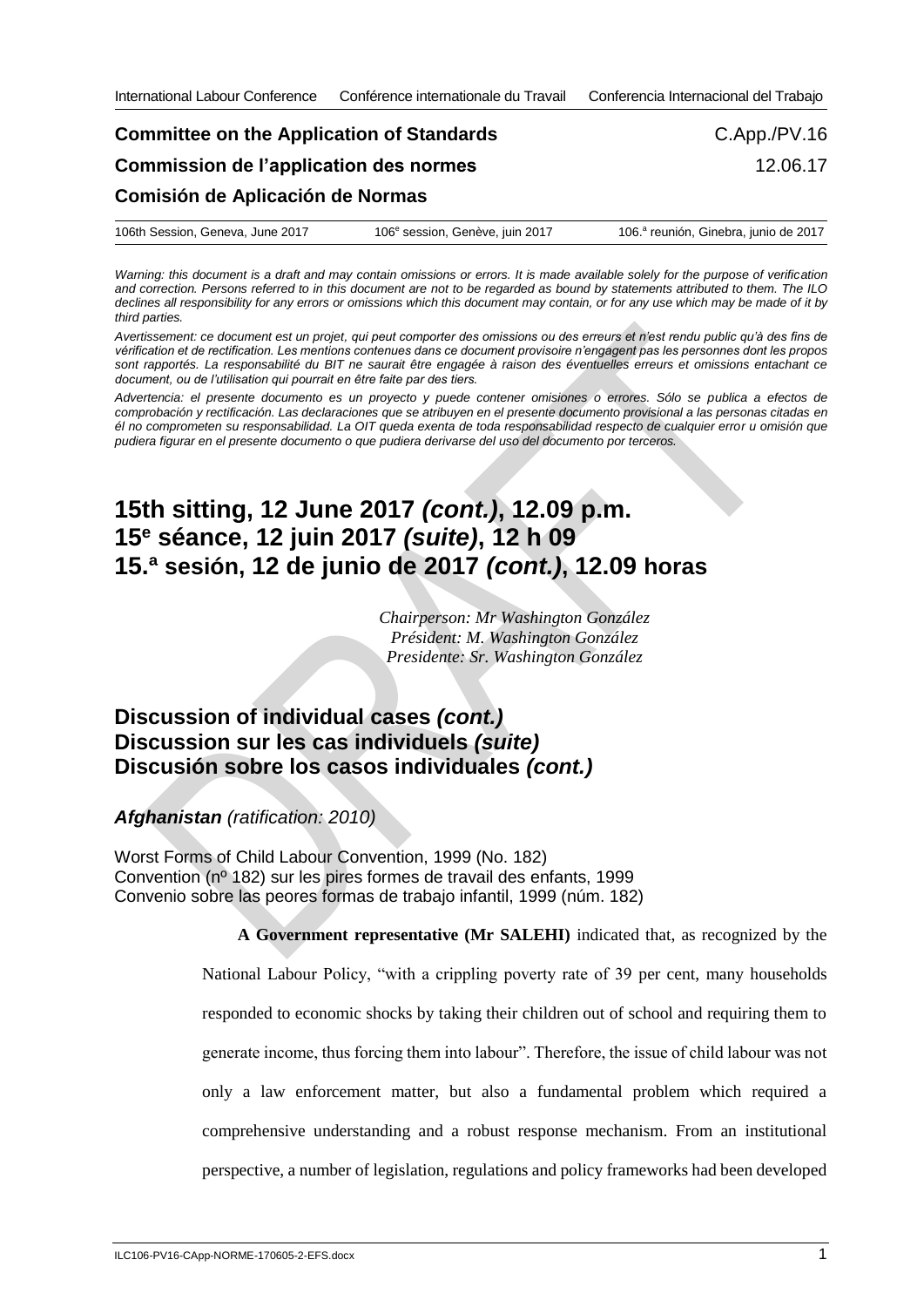to provide a basis for interventions to address child labour, including in the Constitution, the Labour Law, the Law on Child Correction and Rehabilitation Centres, the Law on the Prohibition of Children's Recruitment in the Armed Forces, the Child Guardianship Law, the Law on Redressing Child Rights Violations, and the Law on Anti-Child Trafficking and Human Kidnapping. Relevant practical tools included the Social Protection Strategy, the Street Child Labour Protection Strategy, and the National Strategy for the Protection of Vulnerable Children. National surveys had also been conducted to identify, analyse, and understand the nature and types of child labour, as well as the factors that forced children into labour. Additionally, a recruitment and work conditions procedure had been developed with a view to prevent the recruitment of children in the worst forms of labour. Similarly, pursuant to section 120 of the Labour Law, a list of harmful occupations prohibited to children under 18 years of age had been developed in consultation with the social partners. A draft action plan on the prevention of worst forms of child labour was being developed to give effect to the provisions of the Convention, in consultation with the social partners, as well as representatives from the Ministry of Public Health and other relevant agencies. The Child Protection Action Networks (CPAN) had been established in over 100 districts in 33 provinces of Afghanistan, which, during the past two years, addressed over 5,417 cases of vulnerable children, including 492 cases which prevented some of the worst forms of child labour. To address the vulnerable segments of the society, particularly children, the Department of Social Workers at the Ministry of Labour had been established, with a special emphasis on the prevention of the worst forms of child labour. Moreover, a new system aimed at reintegrating vulnerable children into their families had been established at the Ministry of Labour, through which, over 264 vulnerable children had been reunited with their families during 2014–15. The Ministry of Labour had concluded memoranda of understanding with 22 international organizations and also with the Ministry of Education to provide rapid literacy support to street children through its daily child support centres. During 2014–15, over 19,000 street children had been admitted to schools following the completion of rapid literacy training programmes.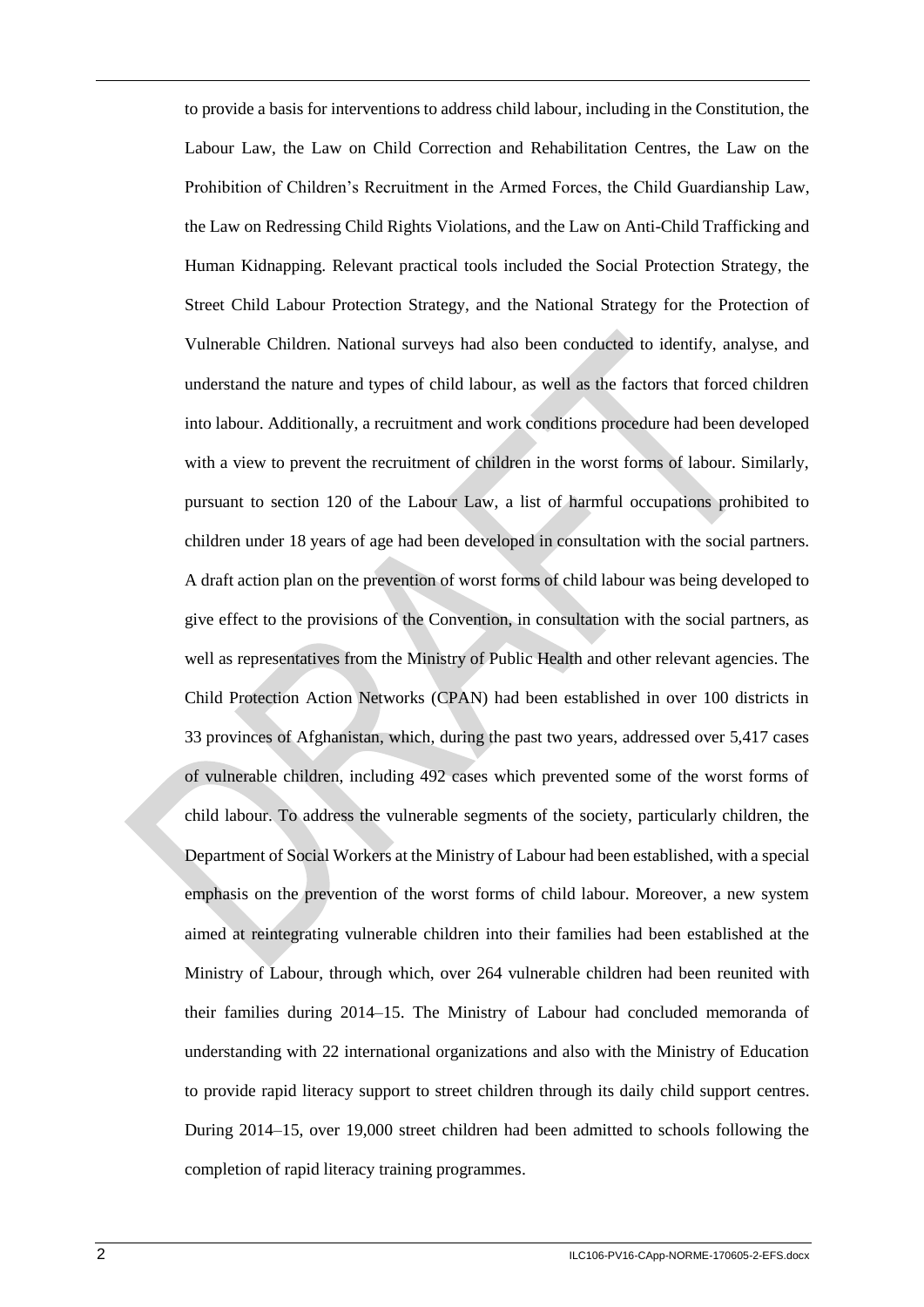With regard to child soldiers, the implementation of the Law on the Prohibition of Children's Recruitment in the Armed Forces (2014), along with other associated instruments, had helped to prevent the recruitment of 496 children into the ranks of national and local police in 2017. Also, the Ministry of Interior in cooperation with relevant government agencies was effectively implementing the President Decree No. 129 which prohibited torture, mistreatment and the use or recruitment of children in police ranks. Inter-ministerial commissions tasked with the prevention of child recruitment in the national and local police had been established in Kabul and provinces. Moreover, child support centres had been set up in 20 provinces, and efforts were under way to establish similar centres in the remaining provinces. In 2017, over 47 security officials had been prosecuted for violating human rights in security agencies. Programmes undertaken by the Afghanistan Independent Human Rights Commission had put a particular emphasis on the rights of children, including awareness raising of the harms of children recruited by armed groups. The National Directorate of Security had recently issued Order No. 0555, prohibiting the recruitment of underage persons; the Order was being implemented in all security institutions and monitored by national and international human rights organizations. Curricula for the training of security personnel were also being reviewed and updated with additional hours on child rights.

The Government was also taking measures to address the practice of *bacha bazi* ("dancing boys") through law enforcement, awareness raising, and other dissuasive measures. Security agencies had put an emphasis on tracking, punishing and stopping any act that constituted a violation of human rights, including the exploitation of boys by men in positions of influence. In the Child Protection Law, which was to be submitted to Parliament for adoption, *bacha bazi* was considered a punishable crime. Strong actions were being taken against the exploiters as well as the families who knowingly forced their children into prostitution, including *bacha bazi*. A sharp decline in the practice was expected in the coming years with the continuation of law enforcement and awareness-raising efforts. The Government was committed to implementing the Convention to ensure effective protection for all children against the worst forms of labour, and looked forward to working with national and international partners in this regard.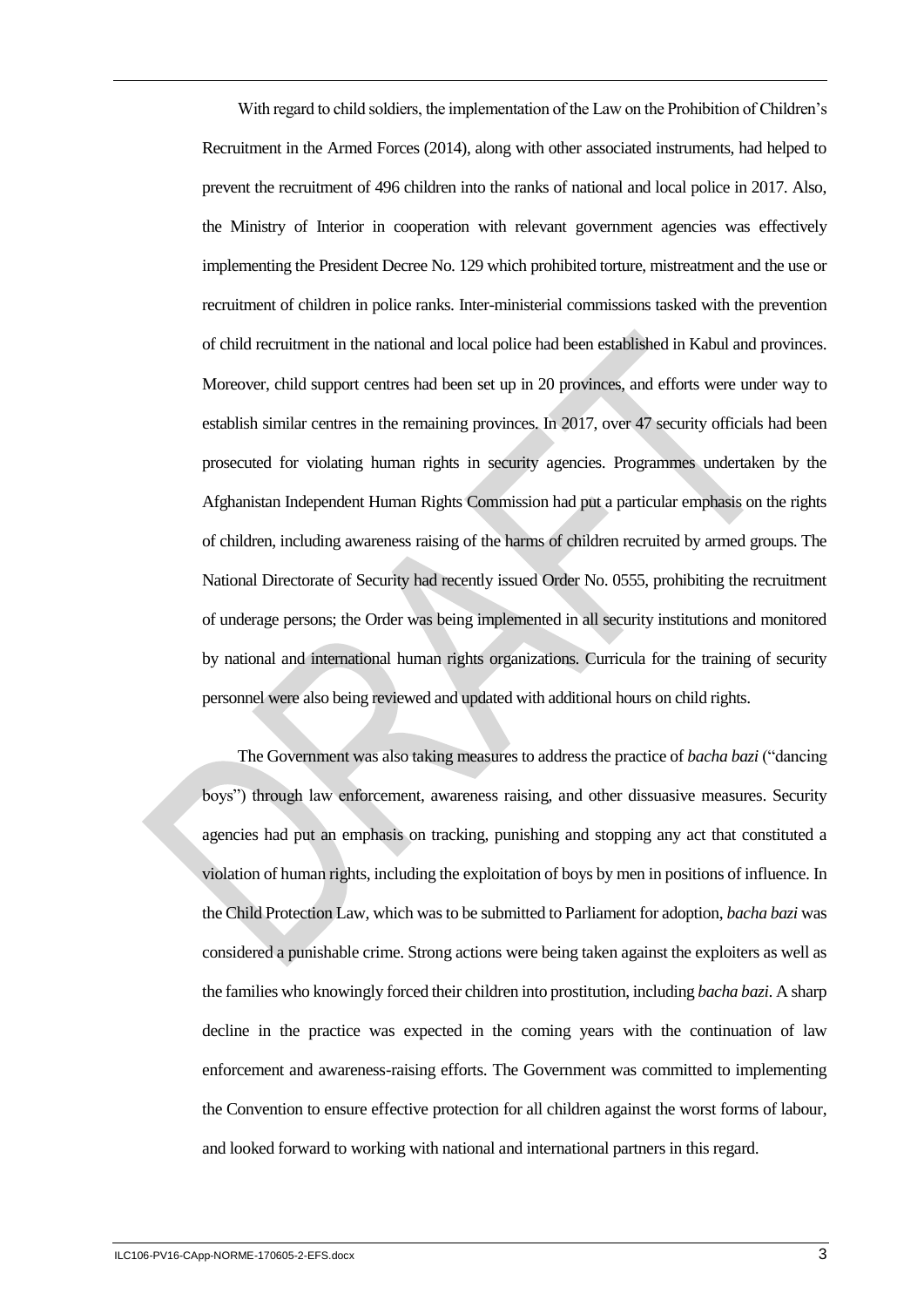**The Employer members** noted that Afghanistan had been in a situation of armed conflict for decades. Despite some moderate advancement, many issues remained. In its observation, the Committee of Experts had raised the issue of recruitment of children for use in armed conflict. A law had been passed in 2014 criminalizing the recruitment of children in the Government's security forces. Since 2014, recruitment issues mostly involved the Taliban. While the Government had limited ability to address this matter, it remained responsible for everything within the country's borders. Concerning issues of sexual exploitation and the cultural practice of "dancing boys", various institutions and bodies had commented on this situation, demonstrating that it was a real problem. Reference had been made to a draft law, but more information was needed from the Government on the action taken to address that problem. With regard to the question of access to education, especially for girls, problems were mainly caused by the decades of conflict and the fact that the Taliban and other anti-governmental actors were restricting access for girls in territories under their control. However, it was still the Government which was responsible for everything within the country's borders. In its direct request, the Committee of Experts had noted issues of conformity of the national legislation with the provisions of the Convention. While Afghanistan had a law on combating human trafficking, that law did not define the word "child". Since the majority of victims of human trafficking in the country were children, there was a need to define the word "child" to specify that it applied to all persons under the age of 18, in conformity with the Convention. In relation to the prohibition of child prostitution and pornography, there was no general legal prohibition in the national legislation. That was linked to the issue of the "dancing boys". The law only prohibited forcing underage women into prostitution. Reference had been made to a committee which had been formed to address this issue, as well as a draft law, but more information was needed from the Government in that regard. Finally, in relation to hazardous work, an issue was that labour inspectors were not authorized to impose penalties for child labour violations. That was not in conformity with the Convention. In particular, one of the key types of hazardous work involved brick factories, where there were cases of bonded child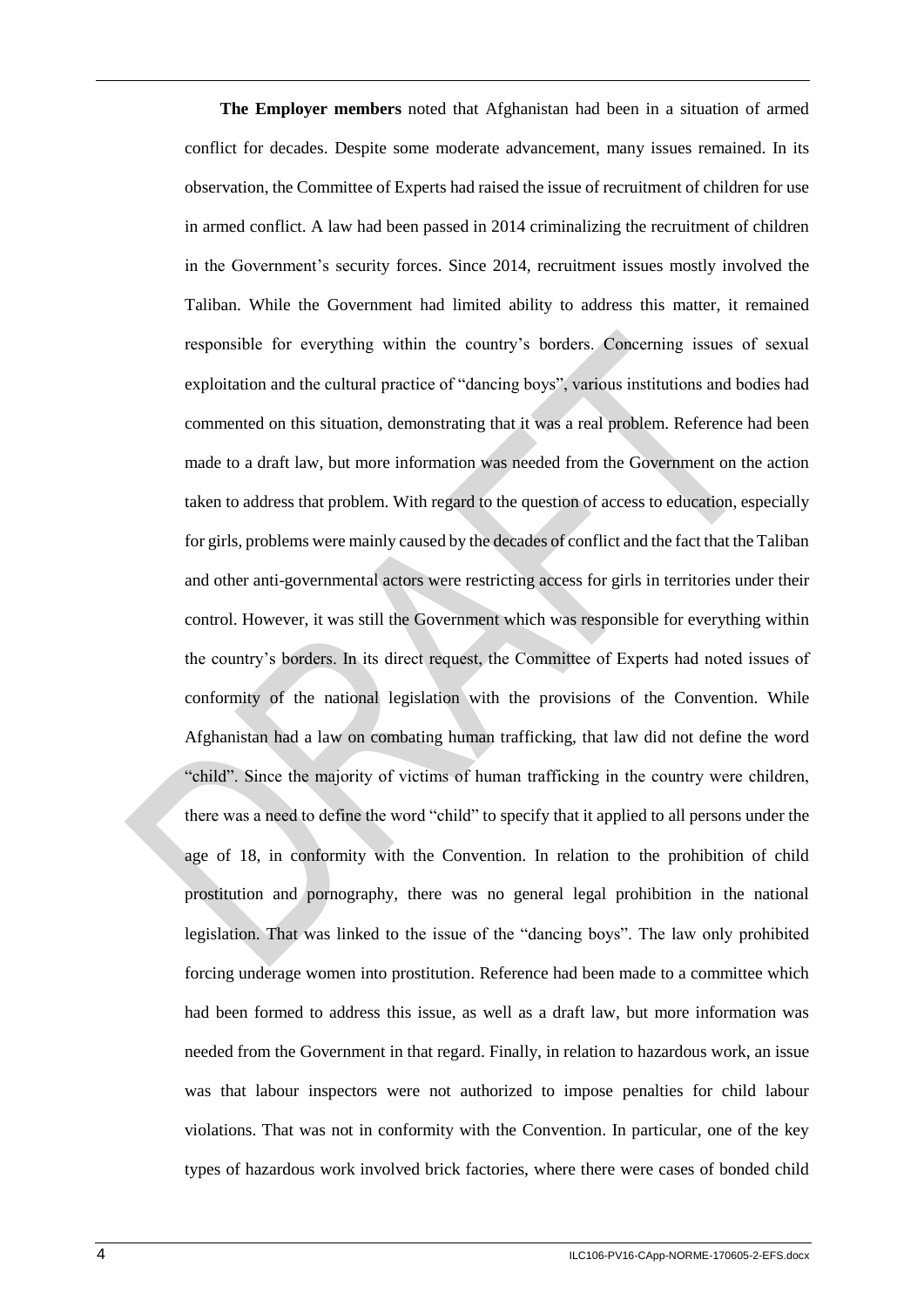labour. The Employer members appreciated that Afghanistan was in a difficult situation and that some of the issues discussed were outside of what the Government could do under the current circumstances. However, other issues, such as the "dancing boys" and sexual exploitation of children, were within the control of the Government. Therefore, the Employer members expected that the Government would take strong and immediate measures to stop such exploitation and to ensure that the national legislation and practice fully complied with the Convention.

**The Worker members** expressed deep concern at the situation and the number of children involved in armed conflict. Given the high likelihood of under-reporting, the data available may not accurately reflect the actual scale of child recruitment and use by parties to the conflict. Forcible recruitment of children by non-state armed groups and by the Afghan national forces was deplorable. The Convention prohibited the use, procuring or offering of children for prostitution and required ratifying Members to provide the necessary and appropriate direct assistance for the removal of children from the worst forms of child labour and for their rehabilitation and social integration. The Worker members were appalled by the widespread practice of "dancing boys", which involved the sexual exploitation of boys who were often under the age of 16 by men in power, including government officials. While the Penal Code criminalized the use, procuring or offering of a child for prostitution and the production of pornography, there appeared to be no provision that criminalized the use of a child by a client for sexual exploitation or that prohibited the use, procuring or offering of boys for prostitution. Moreover, despite the adoption in 2014 of a list of hazardous work prohibited to children, some entire Afghan families were trapped in debt bondage in the brickmaking industry. There were reports of wide use of bonded labour involving children in the agricultural sector and other informal economic activities. There were no penalties provided for in cases of violation of the provisions related to the prohibition of hazardous work by children under 18. Furthermore, the number of labour inspectors, which currently was 18, was insufficient. In any case, labour inspectors did not have legal authority to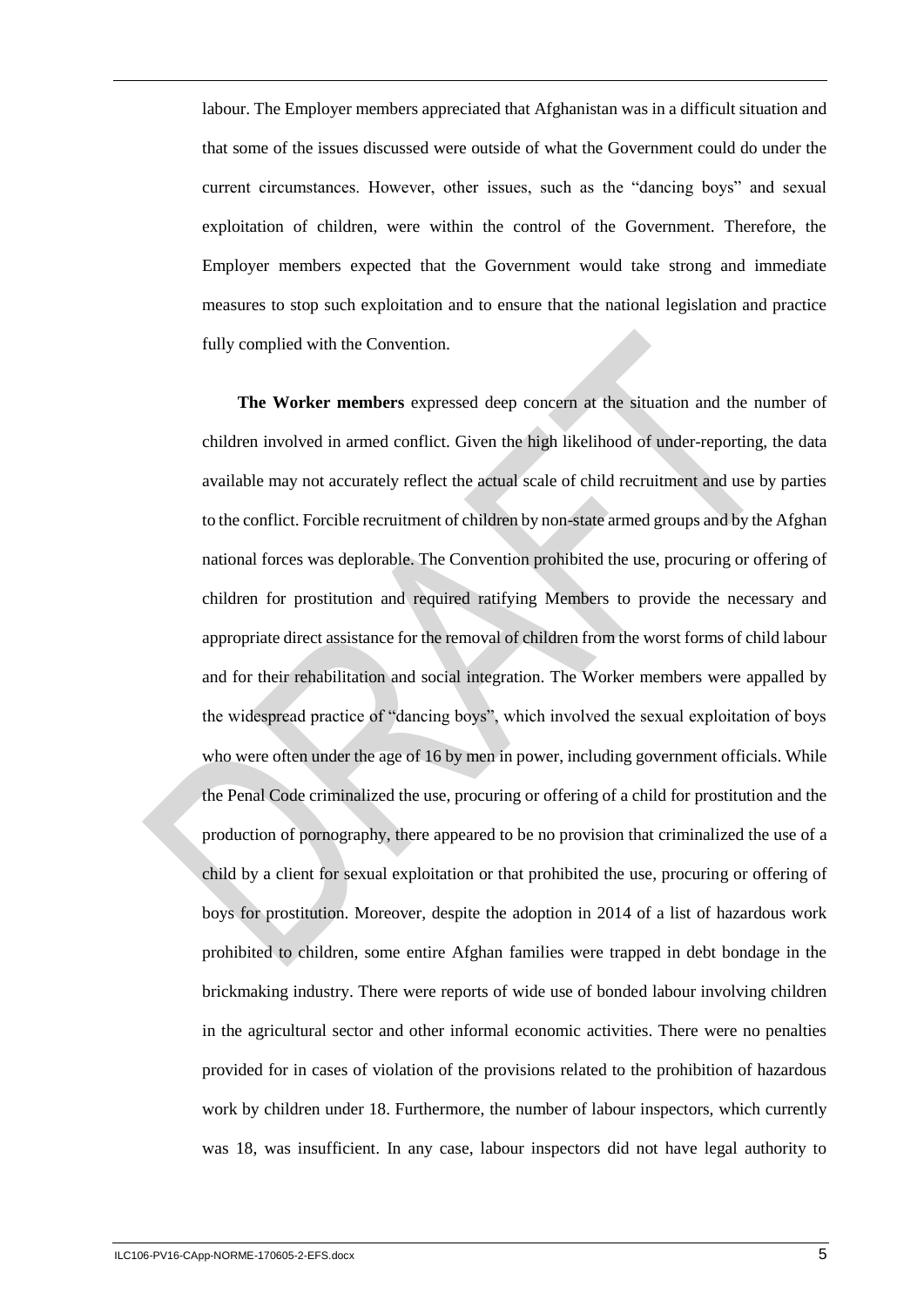enforce child labour laws. The Convention required ratifying Members to take effective and time-bound measures to ensure access to free basic education, and, wherever possible and appropriate, vocational training, for all children removed from the worst forms of child labour. Data available indicated that about 6 million children were out of school in the country and that male secondary school participation was at 42.8 per cent while that of girls was only at 21.1 per cent. Schools also continued to be a target for violent attacks, resulting in many civilian casualties and negatively impacting children's access to education. There were also records of the use of educational facilities for military purposes by parties to the armed conflict. The Worker members were extremely concerned at the persistence of the worst forms of child labour in Afghanistan. They were aware of the situation of armed conflict in the country and the serious challenges related to the enforcement of national laws to non-state armed groups. At the same time, it was clear that the Afghan forces themselves did not shy away from abusing and exploiting children, which was horrendous and unacceptable. Despite some initiatives undertaken by the Government and the international community, the widespread use of the worst forms of child labour continued to be a pressing issue, which needed to be addressed as a matter of urgency. They called on the Government to strengthen its efforts to protect children from the worst forms of child labour and ensure that investigations and robust prosecutions of offenders were carried out and that sufficiently effective and dissuasive penalties were applied in practice in order to combat impunity.

**The Worker member of Afghanistan (Mr QADERI)** underlined that some of the worst forms of child labour were being practiced daily in Afghanistan. The term "child slavery" was to be used instead of "child labour", reflecting the gravity of the situation in the country. Children were used by mafia groups to beg on the streets for money. They also worked in hazardous sectors such as mining and agriculture, as well as in industries such as carpet weaving and car repair workshops. The most serious issue was the use of children in war. Terrorist and other extremist groups recruited and forced children to fight as gunners or suicide attackers. As highlighted by the Committee of Experts, children had also been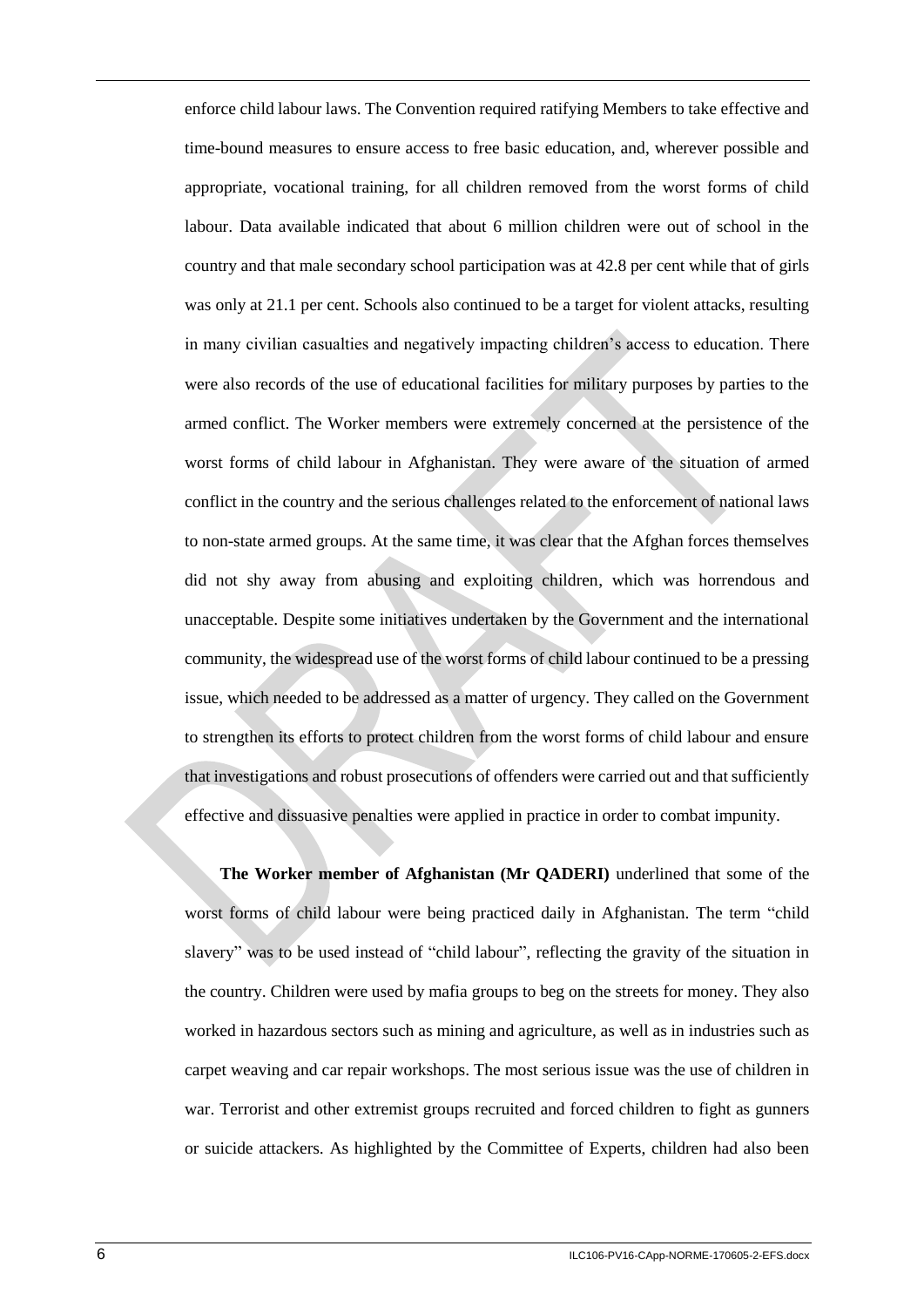recruited by Afghan government security forces and killed during military operations. Therefore, the Government had the duty to eliminate any recruitment of children by its agents as a matter of urgency, and could not simply point to the actions of non-state actors. In regard to the sexual abuse of children, although the law strictly prohibited it, problems remained in practice. The cultural practice of *bacha bazi* was a gateway to the sexual abuse of boys and prostitution, which was even reported to occur in some elements of the security forces. Therefore, urgent measures were needed to be taken by the Government to eliminate this practice among its security forces and more widely in the society.

While the Constitution recognized education as a right for every citizen, access to free basic education was not ensured in practice. The situation in urban areas was marginally better than in the rural areas where poverty prevailed. Parents might sell their children into forced prostitution due to poverty. In rural areas, there were not enough schools. Clean water, toilets or books were not always available. Girls usually suffered more because of the threats to those attending school. Pressure was also placed on families by extremist groups. Due to the security situation, many schools were closed and more than 400,000 students were deprived of education in the country as a whole. The quality of education was another aspect of the problem, including the large number of unqualified teachers and poorly developed curriculum and materials for students, which left children in religious schools vulnerable to radicalization. The speaker called on the Government to pay particular attention to the problems raised and to fulfil its commitments under the Convention. Without the implementation of the measures recommended by the Committee of Experts, it would be difficult to change the critical situation for children in Afghanistan. Therefore, a strong commitment was need from the Government.

**The Government member of Malta (Mr MARSH)**, speaking on behalf of the European Union (EU) as well as Albania, Bosnia and Herzegovina, Montenegro, Norway and Serbia, called for the protection and promotion of all human rights and freedoms and reiterated the EU's strong commitment to the eradication of child labour, particularly in its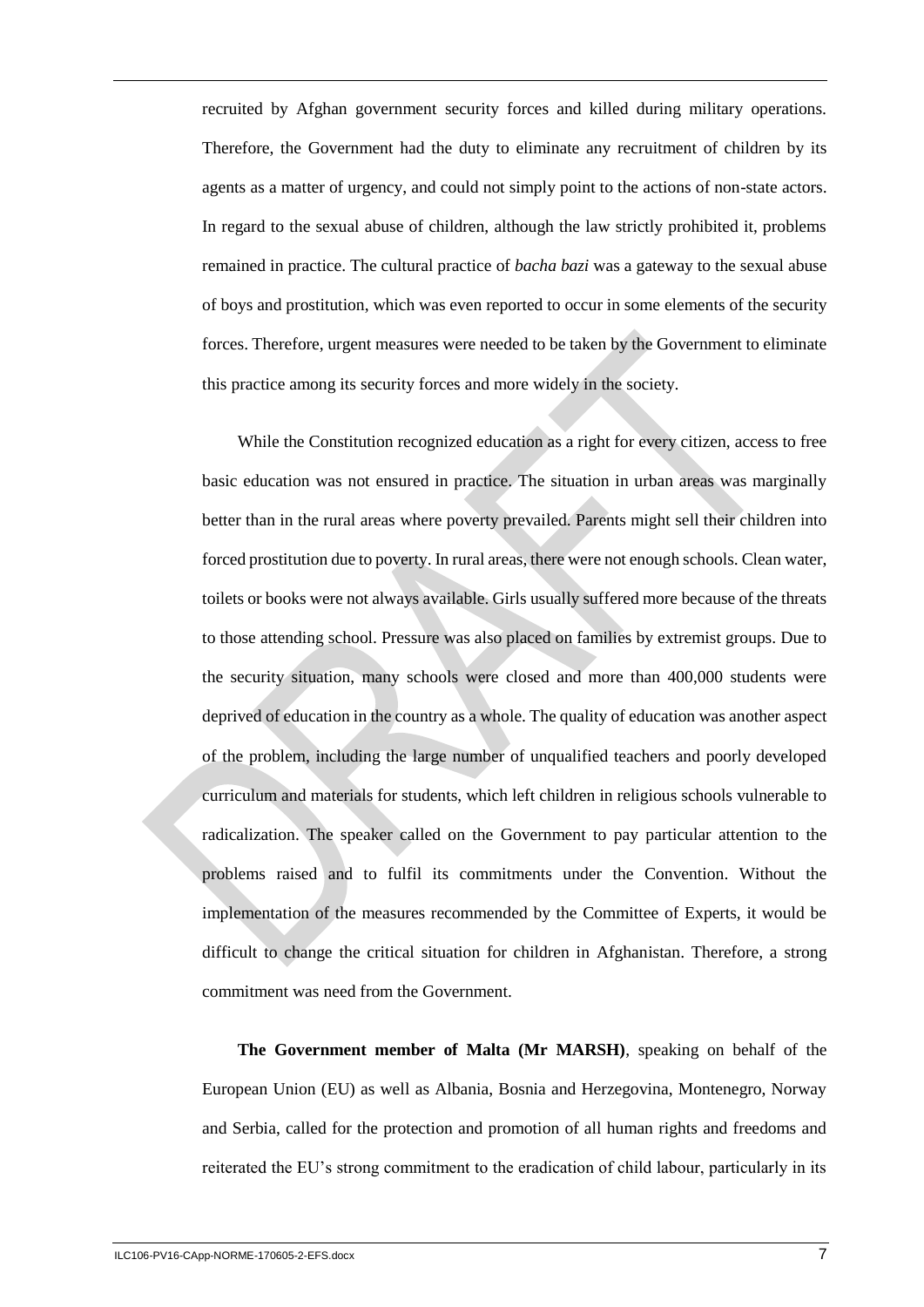worst forms. The EU–Afghanistan Human Rights Dialogue included deliverables and indicators on children's rights and the implementation of the law prohibiting recruitment of child soldiers. The recent signing of the Cooperation Agreement on Partnership and Development confirmed the EU's commitment to Afghanistan's development and its support to comprehensive reform in the country. The commitment and progress made by the Government to prevent and end recruitment of children in the national forces were to be welcomed. The law criminalizing recruitment of children into the security forces had entered into force in 2014. The Government had also adopted a roadmap to accelerate the elimination and prevention of recruitment and use of children by national forces, as well as guidelines to prevent recruitment. Three additional units had also been established in different regions and were embedded in the police recruitment centre to prevent recruitment of children. Information available showed that the majority of cases of recruitment was by opposition groups and not the national forces; however, due to under-reporting, the overall number of cases was assumed to be much higher. While the challenges faced by Afghanistan were to be noted, the Government was called upon to pursue efforts to end the recruitment of children in the armed forces and police. Additional measures should be taken so as to prevent enrolment in armed groups. Child soldiers should be demobilized, thorough investigations and prosecutions should be carried out, and dissuasive penalties should be applied. The situation of the "dancing boys" called for effective and time-bound measures, including a legal prohibition and criminalization of the practice. The Government was called upon to provide assistance for the rehabilitation and social reintegration of the victims. Finally, the Government was called upon to ensure free access to basic education for all, with particular attention to girls, who were often deprived of that right.

**The Worker member of Pakistan (Mr AWAN)** underlined that, of the many issues discussed relating to the worst forms of child labour in Afghanistan, the most serious was the use of children as suicide attackers. Basic educational infrastructure was non-existent in many rural areas. The worst forms of child labour existed in armed conflict, but also in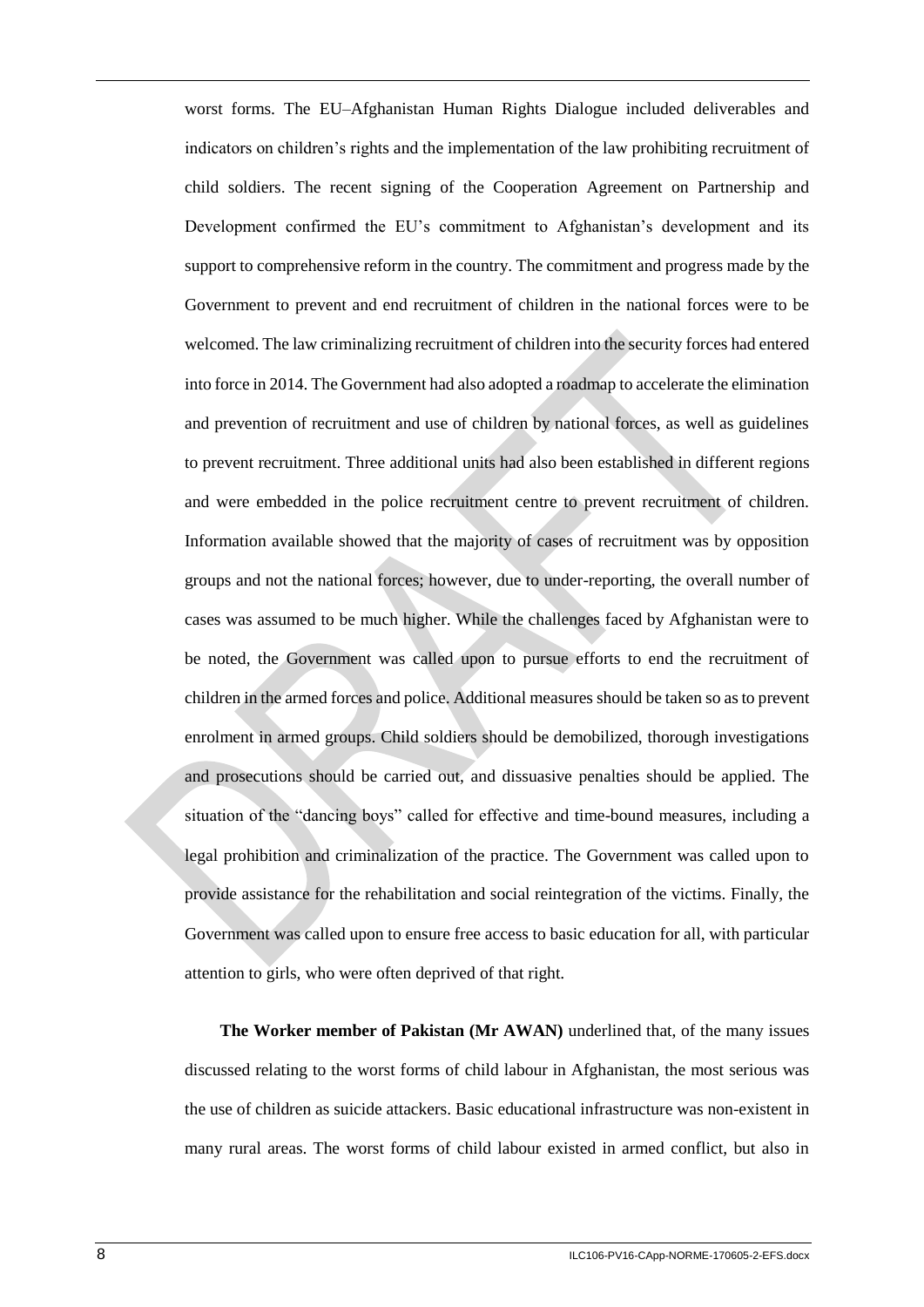agriculture and in the supply chains. The Government did not demonstrate the political commitment to address the issue properly. Obligations under ratified Conventions on child labour and discrimination had not been implemented through specific labour legislation. They were only very narrowly covered in general laws. Stressing the importance of labour inspection to enforce legal provisions, the speaker questioned how the very few labour inspectors in Afghanistan could effectively cover all provinces and vast rural areas. Also, although Afghanistan had ratified the Tripartite Consultation (International Labour Standards) Convention, 1976 (No. 144), no functional tripartite committee existed at either central or provincial levels. Lack of respect for tripartism and the role of the social partners was also evidenced by the country's incomplete delegations to the Conference and complaints made under other ILO procedures. Finally, the speaker considered that the absence of progress made on the draft labour policy demonstrated a lack of political will.

**La membre gouvernementale de la Suisse (Mme FEDERER)** a soutenu la déclaration prononcée au nom de l'Union européenne et a souligné que les enfants sont particulièrement touchés par le conflit armé en Afghanistan. Ils sont privés de leurs droits par la persistance des pratiques de recrutement et d'utilisation des enfants par les forces nationales de sécurité afghanes et par les groupes armés. Il est inquiétant que le nombre d'enfants victimes augmente et que les attaques d'hôpitaux et d'écoles ainsi que l'exploitation sexuelle des enfants perdurent. La Suisse soutient les conclusions et recommandations de la commission d'experts et encourage le gouvernement à prendre toute mesure pour garantir la protection et la démobilisation des enfants, la poursuite des personnes engagées dans leur recrutement ainsi que l'intégration sociale des enfants. L'importance de l'éducation de base pour toutes les filles et tous les garçons doit également être soulignée. La Suisse encourage le gouvernement à continuer ses efforts à cet égard.

**The Worker member of Norway (Ms MJOBERG)**, on behalf of the trade unions of the Nordic countries, noted that children in Afghanistan had continued to be victims of grave child rights violations. This had been confirmed by the Committee of Experts and reports of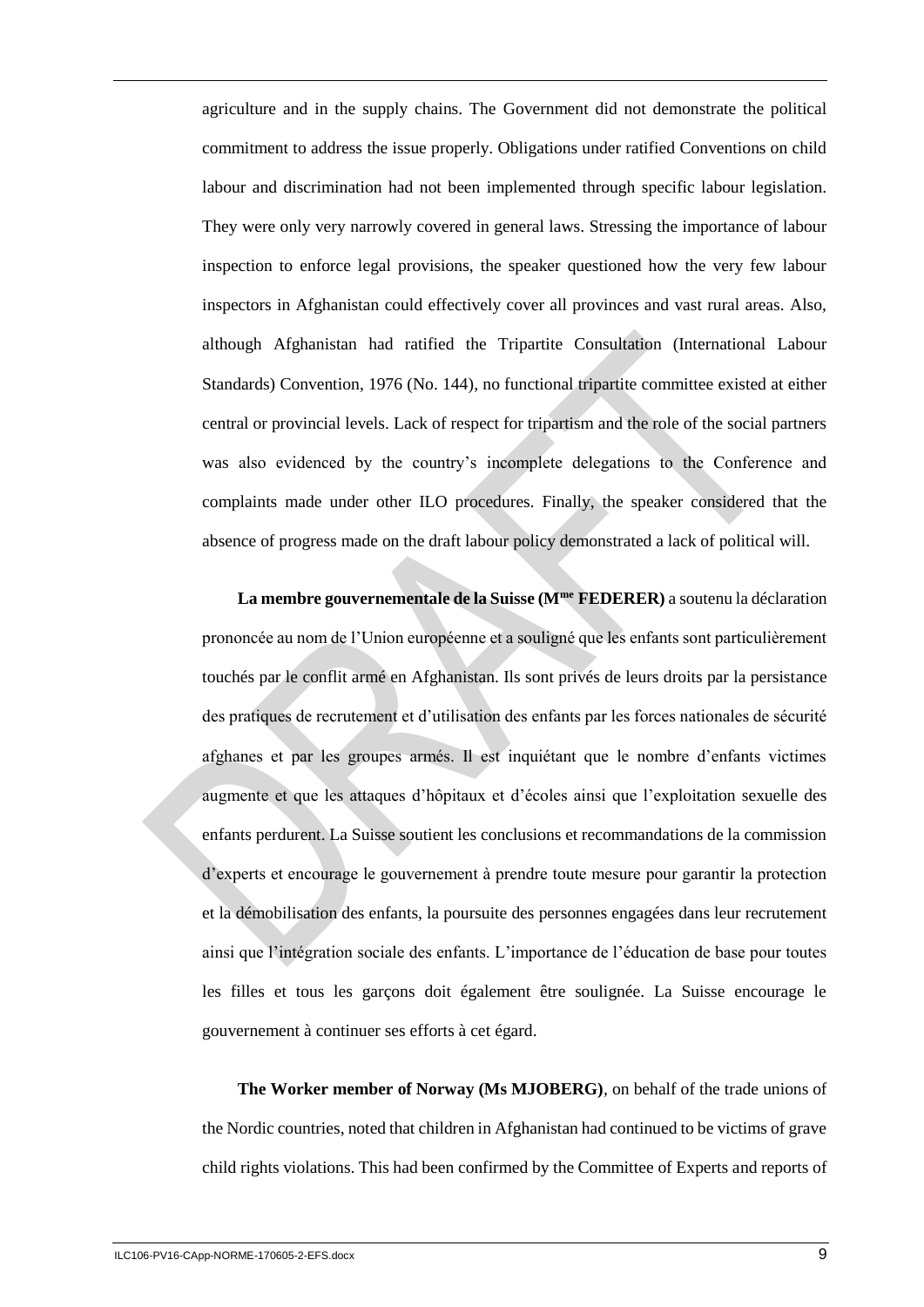other UN bodies. Children were involved in all forms of work, including military operations, street begging, domestic work, agriculture, business and other sectors. A large number of children were sexually exploited and used in prostitution. Children had been observed in the ranks of the national forces. Allegations of recruitment of children by armed groups, including those associated with the Taliban, had been received. Cases of children carrying out suicide attacks on behalf of the Taliban had also been documented. Children who were internally displaced or in isolated conflict-affected areas were particularly at risk. In Kunduz, the Taliban had used schools to provide military training to children between the ages of 13 and 17. Children had been kidnapped, forced, threatened or sold by their parents to serve in armed groups. The Government had signed an action plan with the UN in 2011 to end and prevent the use of children by national armed forces and had adopted a roadmap and guidelines for its follow-up. Proper steps needed to be taken to implement the action plan. The Nordic trade unions were deeply concerned about the situation and urged the Government to take immediate and effective measures to end forced and compulsory recruitment of children for use in armed conflict and to ensure their demobilization. The Government needed to further address the issue of children working in hazardous occupations, through investigation and strengthening of labour inspection. In this regard, the introduction and enforcement of penalties for the use of children in armed conflict and in hazardous work, as well as prostitution, were needed. The ILO and the international community were called upon to continue providing humanitarian assistance, and to assist the country in improving the security situation and in taking measures to reduce poverty and pursue compliance with the Convention.

**The Worker member of Australia (Mr PERICA)** underlined the abhorrent commodification of children who were forced into prostitution. He referred to numerous cases that evidenced the widespread sex trafficking of children in Afghanistan. With reference to the prostitution of young boys, particularly the "dancing boys", he denounced the involvement of public figures and men in power, as well as war criminals. That culture had spread to all sections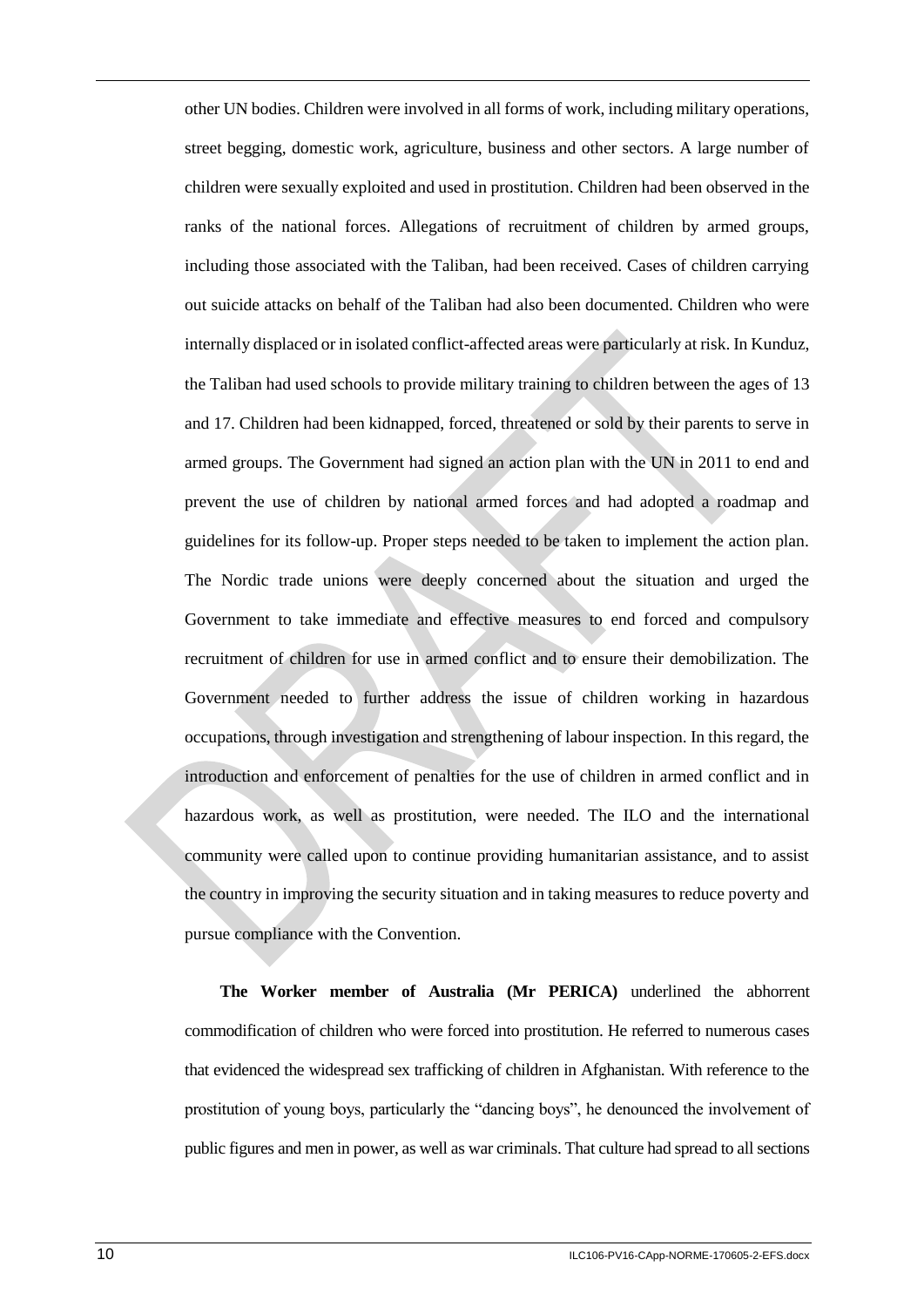of society. Sexual assault resulted not only in serious trauma, but also in many cases in the death of the victim. There was no specific law prohibiting the sex trafficking of minors. The speaker called on the social partners to engage with law enforcement entities, non-governmental organizations and other non-state actors to develop a comprehensive plan to eradicate the horrific practices and ensure the safety of Afghan boys and girls.

**The Worker member of Canada (Ms CLARKE WALKER)**, also speaking on behalf of the Worker member of the United States, indicated that, according to data available, 3.7 million boys and girls, representing one third of school-age Afghan children, were not enrolled in schools in 2017, due to insecurity and conflict-related violence, as well as the high levels of chronic poverty. That number was expected to grow as violence between Afghan forces and the Taliban intensified. Also, with an increasing number of Afghan refugees returning to the country, there was a threat to overwhelm already swamped education services. Children who were not going to school were at increased risk of early marriage, entering the workforce where they could be exploited, recruited into armed groups or trafficked. Documented restrictions by non-state actors that limited girls' access to education included complete bans on education for girls, restrictions of girls' attendance beyond a certain grade or explicit prohibitions of girls attending school without a female teacher. Other documented forms of violence included threats and intimidations against teachers and students, school burnings, attacks and abductions. The Convention recognized the contribution of education to preventing the engagement of children in the worst forms of child labour. The Government must therefore take measures to uphold the right to education recognized in the national Constitution. It must further ensure accountability for perpetrators of attacks on institutions, personnel and students that were in clear violation of international humanitarian and human rights law.

**The Government representative (Mr SALEHI)** appreciated the comments, recommendations and support offered during the discussion. He reiterated Afghanistan`s commitment to eliminating child labour, particularly the worst forms of child labour. He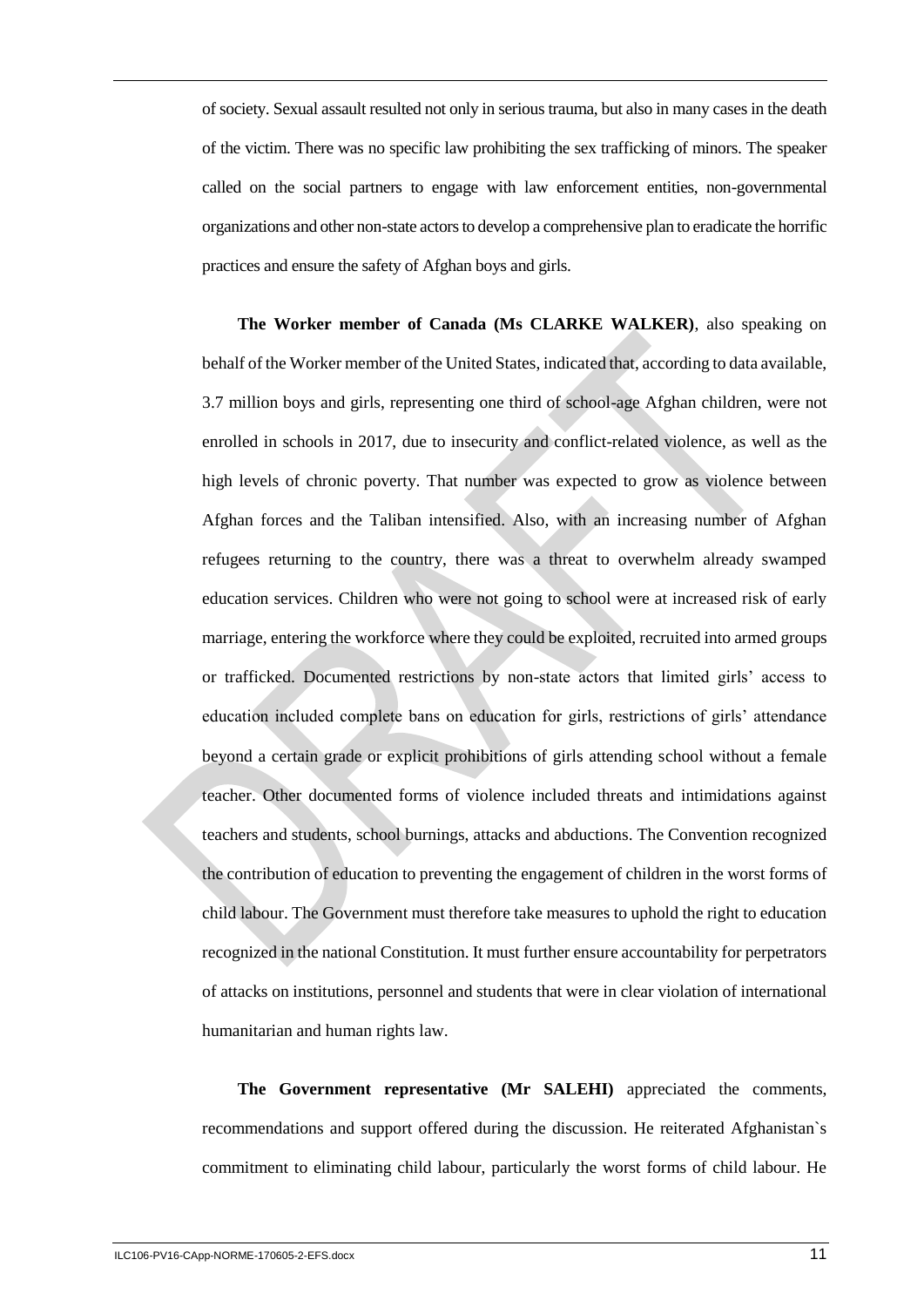emphasized that significant progress had been made, and comprehensive plans had been developed. The Government intended to form a special police unit, which would be responsible for child protection at the central and provincial levels, and would oversee cases that violated the rights of children. The Government would also undertake a review of the existing measures to ensure that the legal and policy framework adequately responded to the national situation and complied with ratified international Conventions. Stressing the progress made by the Government, with support from international partners, towards improving conditions for all Afghans, he made particular reference to the increase in the national literacy rate and in the number of children attending school in the last decade, including girls. He recalled that school burnings and the imposition of bans in Talibancontrolled areas prevented girls and children from attending school. The Government would boldly pursue its efforts towards guaranteeing human rights and would continue to work with partners to address the root causes of child labour. That was a progressive journey. While terrorism was being fought against, recent attacks demonstrated the magnitude of the conflict and its regional linkages.

**The Worker members** considered that Afghanistan had failed to take effective measures to secure the prohibition and elimination of the worst forms of child labour. Recruitment of children into armed conflict, child prostitution and lack of access to free basic education were rampant. The Government had sought to reassure the Conference Committee that it had taken steps to address these issues. However, more could and had to be done to comply with the Convention. With respect to the "dancing boys", the Government had indicated that explicit legal prohibition was expected to be implemented in the near future; nonetheless, this matter remained unaddressed. The Government was expected to demonstrate its commitment to fulfilling its obligations to achieve implementation of the Convention in practice. Firstly, that involved taking immediate and effective measures to put a stop, in practice, to the recruitment of children under the age of 18 by armed groups and the armed forces as well as measures to ensure the demobilization of children involved